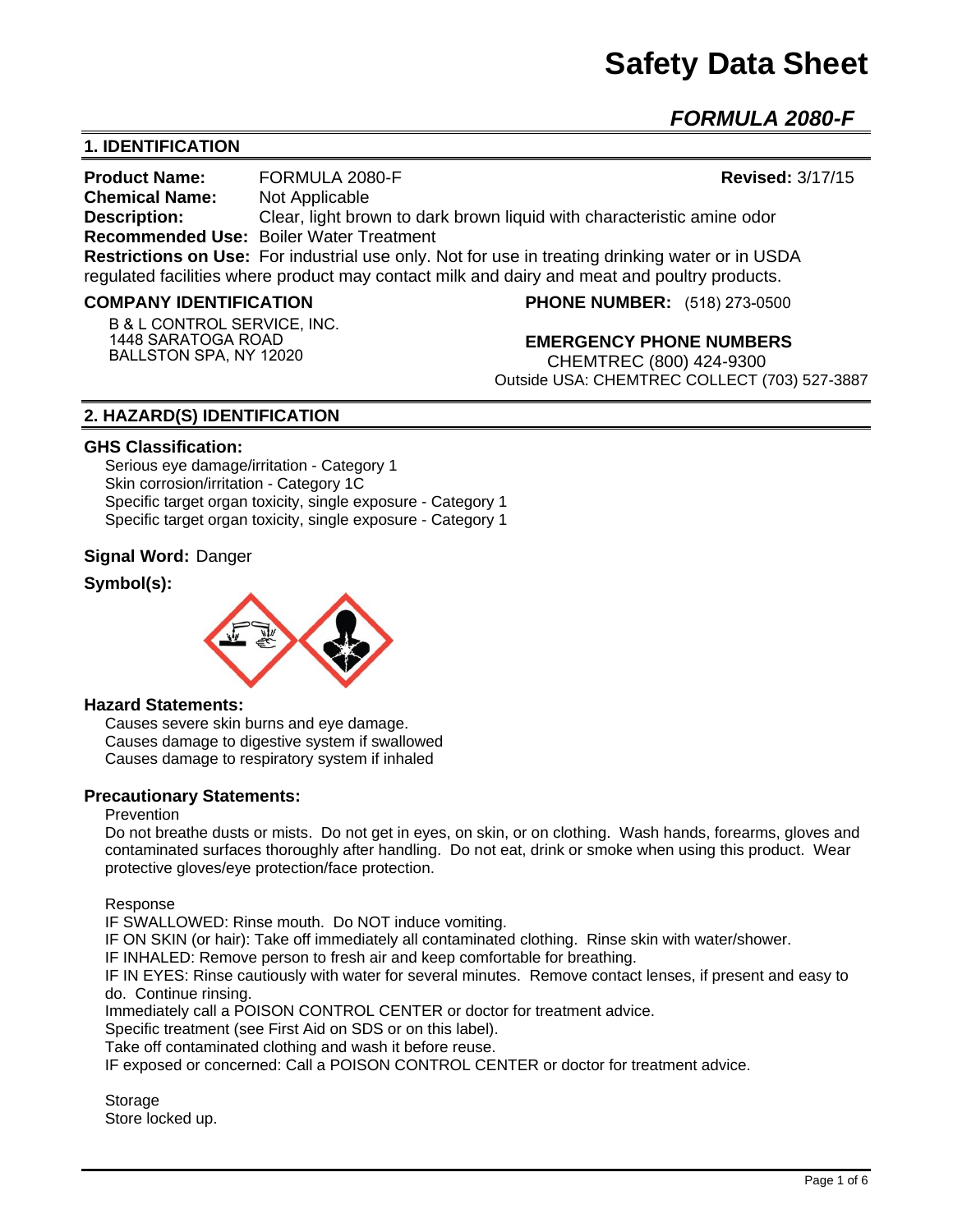Disposal

Dispose of contents/container in accordance with local, regional, national and international regulations.

#### **Hazards Not Otherwise Classified:** None Known.

#### **Percentages of Components with Unknown Acute Toxicity:**

 Dermal: 20% Inhalation: 20%

# **3. COMPOSITION / INFORMATION ON INGREDIENTS**

| <b>CHEMICAL INGREDIENTS</b> | <b>CAS NO.*</b> | PERCENT (%)** |
|-----------------------------|-----------------|---------------|
| SODIUM HYDROXIDE            | 1310-73-2       | $< 5\%$       |
| <b>DIETHYLAMINOETHANOL</b>  | 100-37-8        | $2\% - 8\%$   |
| PHOSPHATE, HEXAMETA         | 10124-56-8      | M             |
| ACRYLATE COPOLYMER          | Proprietary     | M             |
| SODIUM SULFITE              | 7757-83-7       | M             |
| SODIUM SULFATE              | 7757-82-6       |               |
| SODIUM LIGNOSULFONATE       | 8061-51-6       |               |

**Legend: L=<1%; M=1-10%; H=>10%**

**\* Exposure limit and regulatory information in Sections 8 & 15 \*\* Exact percentage is a trade secret. Concentration range is provided to assist users in providing appropriate protections.**

#### **4. FIRST AID MEASURES**

- **Eye Contact:** Immediately flush eyes with a directed stream of cool, clear water for at least 30 minutes. Forcibly holding eyelids apart to ensure complete irrigation of all eye and lid tissues. Remove contact lenses, if present, after the first 5 minutes, then continue rinsing eye. Do not allow individual to rub their eyes. Get medical attention urgently, preferably from an ophthalmologist. Do not transport the victim until the recommended flushing period is completed, unless a portable emergency eye wash bottle is immediately available.
- **Skin Contact:** Immediately wash skin with soap and plenty of water while removing contaminated clothing, for at least 15-20 minutes. Call a poison control center or doctor for treatment advice. Do not take contaminated clothing home to be laundered. Shoes and other leather items which cannot be decontaminated should be disposed of properly. Suitable emergency safety shower facility should be immediately available.
- **Inhalation:** Remove victim to fresh air. If individual experiences nausea, headache, dizziness, has difficulty in breathing or is cyanotic, seek medical attention. If not breathing, give artificial respiration via a suitable mechanical device such as a bag and mask. Do not use mouth-to-mouth resuscitation.
- **Ingestion:** Do not induce vomiting. Rinse mouth with copious quantities of water first and get immediate medical attention. Drink several glasses of water. Never give anything by mouth to an unconscious person. If vomiting occurs, keep airways clear.
- **Note to Physician:** There is no specific antidote. Treatment of overexposure should be directed at the control of symptoms and the clinical condition of the patient. Aspiration may cause lung damage. Probable mucosal damage may contraindicate the use of gastric lavage.

#### **Most Important Symptoms/Effects:**

- **Eye Contact:** May cause severe irritation or burns. Prolonged contact may cause irreversible damage and/or blindness.
- **Skin Contact:** Prolonged contact may cause irritation, rash or burns. Severity is generally determined by concentration of solution and duration of contact.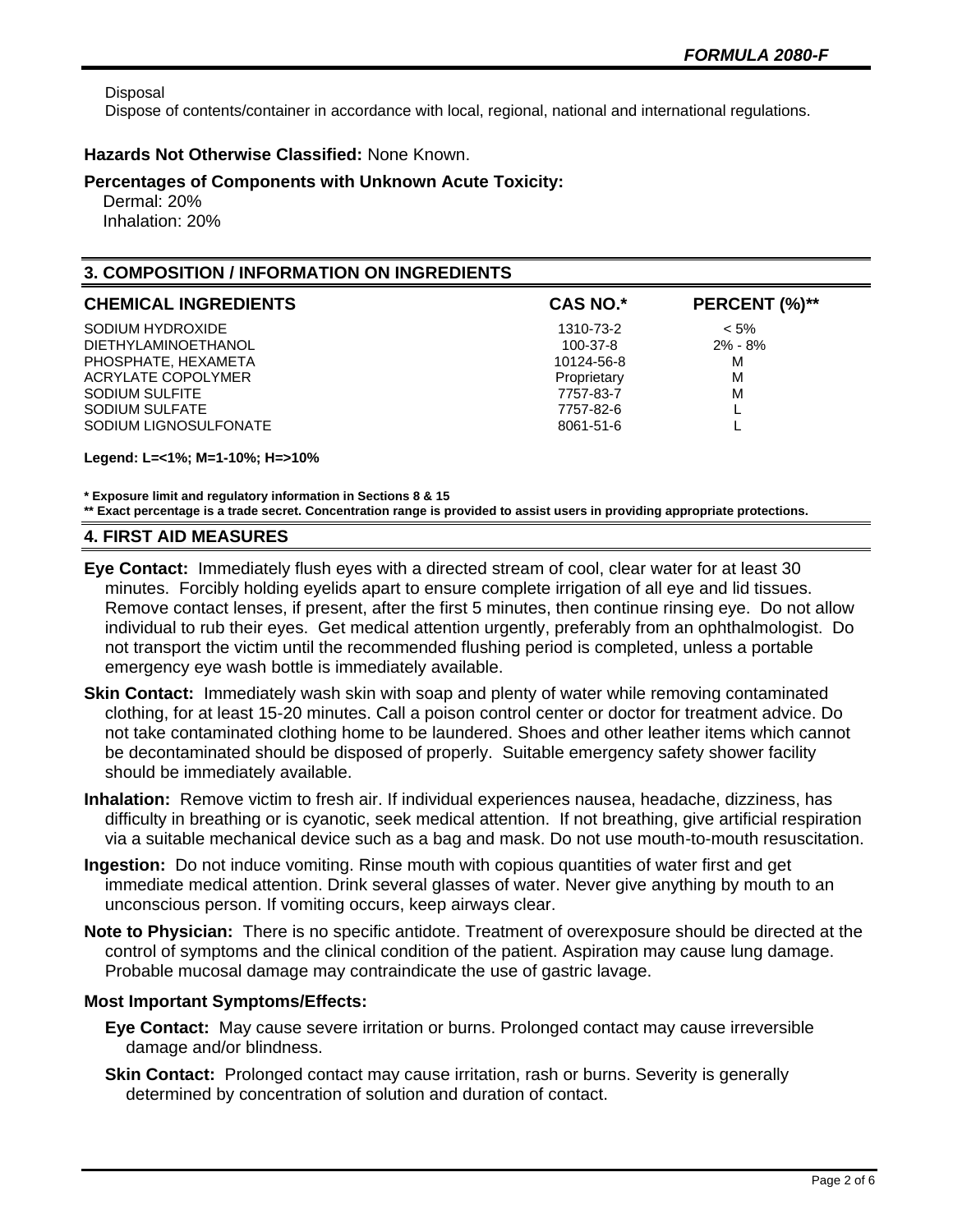- **Inhalation:** Inhalation of vapor or mist can cause severe irritation of nose, throat, and lungs. May cause damage to the upper respiratory tract and lungs under severe conditions.
- **Ingestion:** May be toxic. May cause severe irritation or burns of the mouth, throat, and internal tissues resulting in possible nausea and/or vomiting. Large amounts can result in acute toxic effects which may be fatal.
- **Indication of Immediate Medical Attention and Special Treatment, if Necessary:** Other than acute, none known. See section 11 for toxicological information.

# **5. FIRE FIGHTING MEASURES**

**Suitable (and Unsuitable) Extinguishing Media:** Any media suitable for the surrounding fire.

**Specific Hazards Arising from the Chemical:** Product is corrosive to eyes, skin, and respiratory system. Closed containers may rupture (due to buildup of pressure) when exposed to extreme heat. If evaporated to dryness, some product residuals may burn. Contact with some metals may generate explosive hydrogen gas. Thermal decomposition may release oxides of carbon, nitrogen, phosphorous and sulfur.

**Special Protective Equipment and Precautions for Fire-Fighters:** Wear self-contained breathing apparatus and full turn-out gear. Approach fire from upwind direction. If possible, move containers away from fire. Cool fire exposed containers with water spray. If containers rupture or leak, product may evolve irritating or toxic gas under extreme heat. Contain runoff.

# **6. ACCIDENTAL RELEASE MEASURES**

#### **Spill Containment and Clean-up Instructions:**

Wear suitable protective equipment found in section 8. Small spills may be flushed with copious quantities of water, preferably to a sanitary sewer or waste treatment facility. Larger spills may be absorbed in sawdust or other absorbent and sweepings disposed of in an approved landfill. The area may then be flushed with copious quantities of water. Floor may be slippery; use care to avoid falling. Avoid release of this product into the environment to prevent contamination of soil, sewers, natural waterways and/or groundwater. See Section 12 for Ecological Information.

#### **7. HANDLING AND STORAGE**

#### **Handling and Storage:**

Store in a cool, dry, well ventilated area, between 10°C and 49°C. Keep containers tightly closed when not in use and follow all recommended safety precautions when handling the material. Keep out of sun and away from heat or open flame. Keep away from incompatible materials. See Section 10 for incompatible materials.

#### **8. EXPOSURE CONTROL / PERSONAL PROTECTION**

**Engineering Controls:** General ventilation expected to be satisfactory

#### **PERSONAL PROTECTION EQUIPMENT**

**Respiratory:** Not normally required unless product is openly handled in confined areas where high concentrations of vapor could occur. Where misting may occur, wear an OSHA/NIOSH approved (or equivalent) half-mask, dust/mist air purifying respirator. Air-purifying respirators should be equipped with organic vapor cartridges.

**Eyes and Face:** Chemical resistant goggles or face shield.

**Hands and Skin:** Chemical resistant rubber, neoprene latex or PVC

**Other Protective Equipment:** Eyewash station in area of use. Wear long sleeve shirt, long pants, and boots.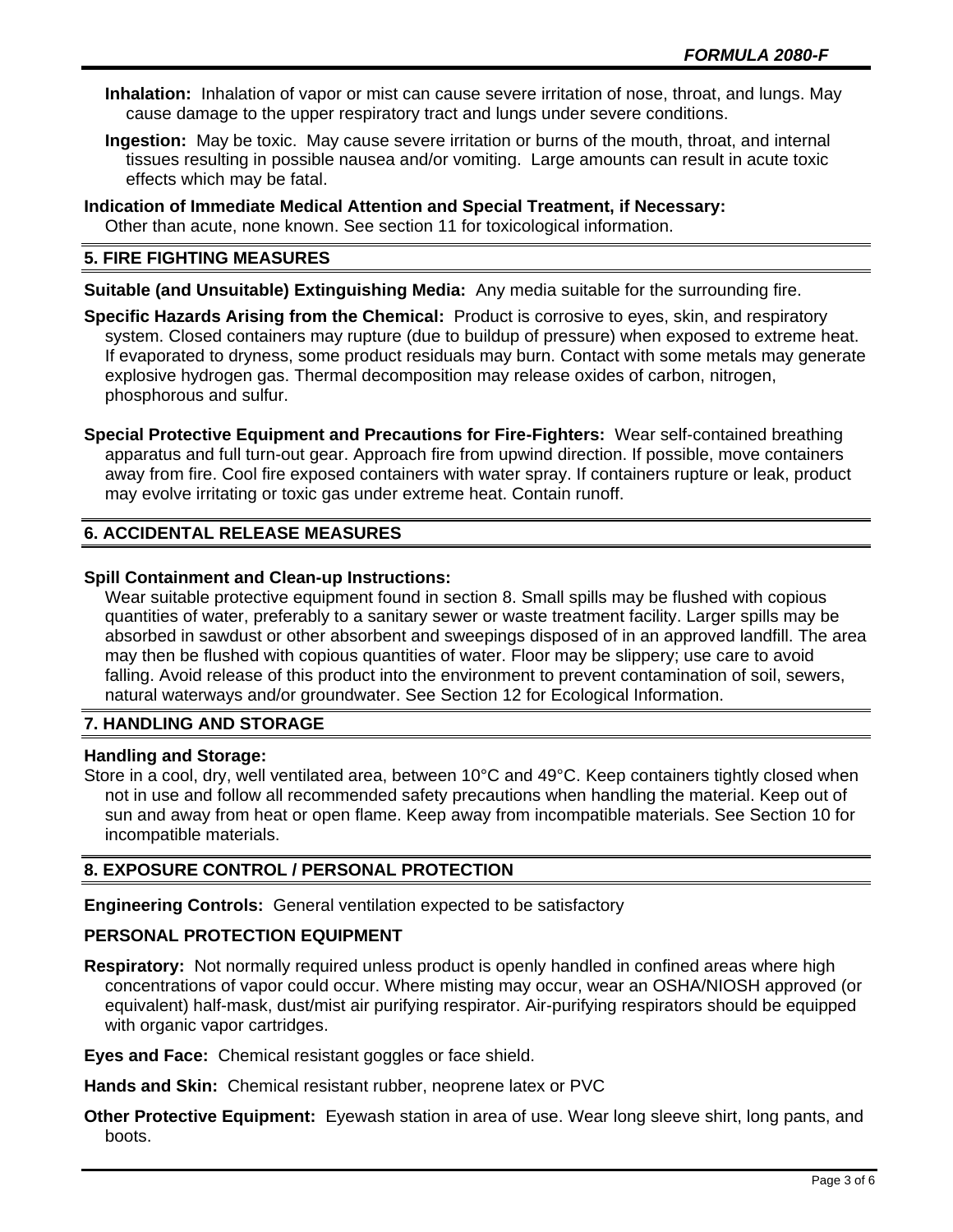#### **EXPOSURE GUIDELINES**

#### **Exposure Limits:**

**COMPONENT TLV**

SODIUM HYDROXIDE 2mg/m<sup>3</sup>/15M DIETHYLAMINOETHANOL 2ppm(skin)

PHOSPHATE, HEXAMETA 10 mg/m<sup>3</sup> (inhalable) 8·hr TWA, 3 mg/m³ (respirable) 8·hr TWA

# **9. PHYSICAL AND CHEMICAL PROPERTIES**

| <b>Appearance and Odor:</b>         | Clear, light brown to dark brown liquid with characteristic amine odor |                                        |                        |
|-------------------------------------|------------------------------------------------------------------------|----------------------------------------|------------------------|
| <b>Odor Threshold:</b>              | N.D.                                                                   | <b>Vapor Pressure:</b>                 | N.A.                   |
| pH (undiluted):                     | $13.2 - 13.6$                                                          | <b>Vapor Density:</b>                  | ا>                     |
| <b>Freeze Point:</b>                | $< 5^{\circ}$ C (41°F)                                                 | Specific Gravity(@22°C):               | $1.140 - 1.150$        |
| <b>Boiling Point:</b>               | $>100^{\circ}$ C (212°F)                                               | <b>Solubility in Water:</b>            | Complete               |
| <b>Flash Point:</b>                 | None                                                                   | <b>Partition Coefficient:</b>          | N.D. (n-octanol/water) |
|                                     |                                                                        | <b>Auto-Ignition Temperature:</b>      | N.D.                   |
| <b>Evaporation Rate:</b>            | 1.0                                                                    | <b>Decomposition Temperature: N.D.</b> |                        |
| Flammability (solid, gas): No       |                                                                        | <b>Viscosity:</b>                      | N.D.                   |
| Flammable Limits in Air: LFL - N.A. |                                                                        |                                        |                        |
|                                     | $UFL - N.A.$                                                           |                                        |                        |

## **10. STABILITY AND REACTIVITY**

**Reactivity:** Not normally reactive at normal temperatures and pressure.

**Chemical Stability:** Stable under normal conditions

**Possibility of Hazardous Reactions:** Will not occur under normal conditions.

**Conditions to Avoid:** Avoid excessive heat, sparks or open flames.

**Incompatible Materials:** Concentrated acids or oxidizing agents.

**Hazardous Decomposition Products:** Thermal decomposition may release oxides of carbon, nitrogen, phosphorous and sulfur.

#### **11. TOXICOLOGICAL INFORMATION**

**Ingestion Testing:** Rat, LD50: > 5,000 mg/kg\*

**Skin Testing:** None established for this product.

**Inhalation Testing:** None established for this product.

\*Calculated based on GHS acute toxicity formula.

# **CHRONIC TOXICITY DATA**

**Sensitization Testing:** None established for this product.

**Other Testing:** None established for this product.

**Routes of Exposure:** Eyes, Ingestion, Inhalation, Skin.

**Eye Contact:** May cause severe irritation or burns. Prolonged contact may cause irreversible damage and/or blindness.

**Skin Contact:** Prolonged contact may cause irritation, rash or burns. Severity is generally determined by concentration of solution and duration of contact.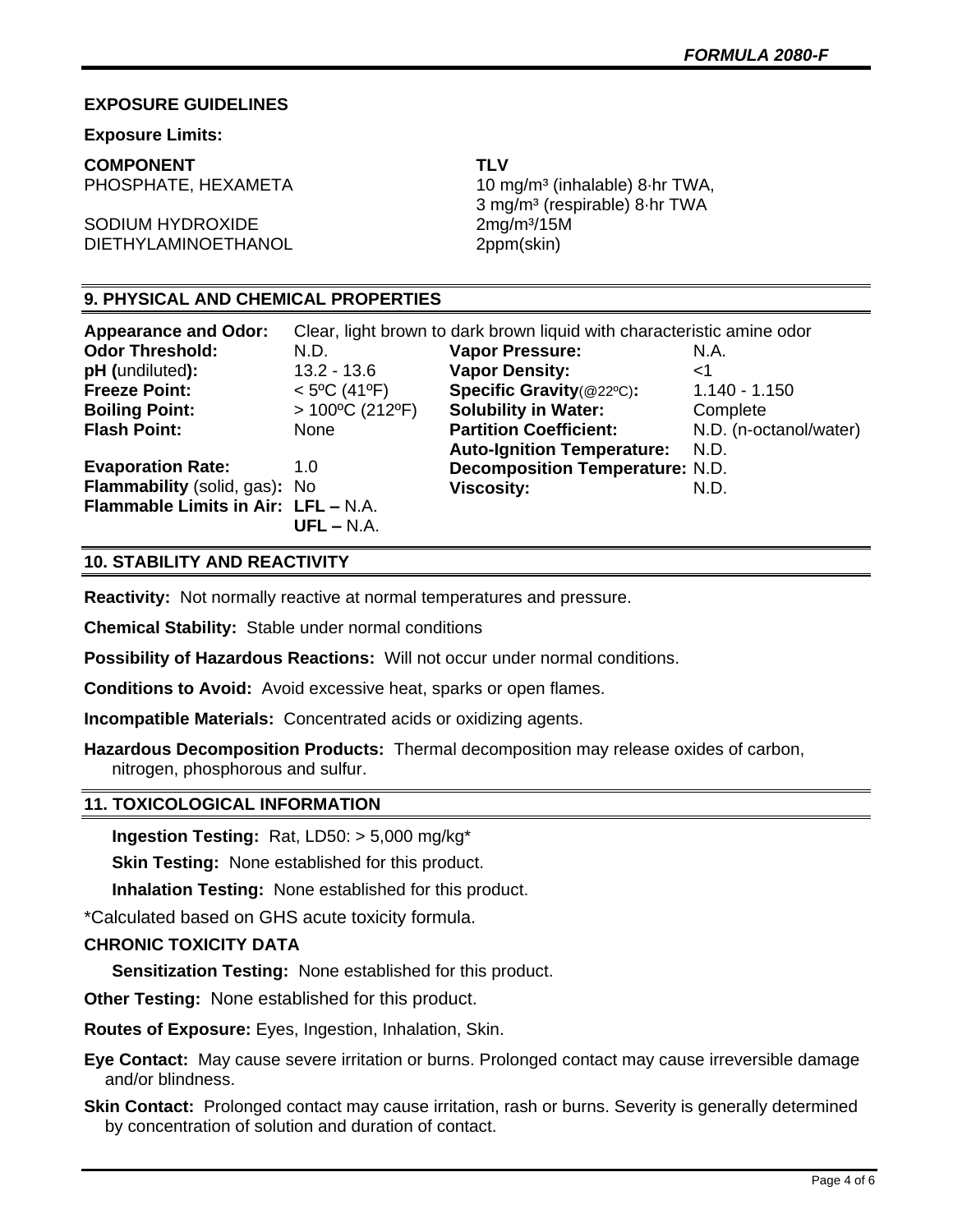**Inhalation:** Inhalation of vapor or mist can cause severe irritation of nose, throat, and lungs. May cause damage to the upper respiratory tract and lungs under severe conditions.

**Ingestion:** May be toxic. May cause severe irritation or burns of the mouth, throat, and internal tissues resulting in possible nausea and/or vomiting. Large amounts can result in acute toxic effects which may be fatal.

**Medical Conditions Aggravated by Exposure:** Asthma, bronchitis, emphysema and other lung diseases and chronic nose, sinus and throat conditions. Skin irritation may be aggravated in individuals with existing skin disorders.

**Chronic Effects from Repeated Overexposure:** Other than short term effects, none established.

# **12. ECOLOGICAL INFORMATION**

#### **Aquatic Toxicity Data:**

 Invertebrate: Daphnia magna, EC50/48hr: 780 mg/l\* Fish: Rainbow trout, LC50/96hr: > 1,000 mg/l\* \*Calculated based on GHS acute aquatic toxicity formula.

**Product Fate Data:** None established for this product.

**Biodegradation Data:** None established for this product.

## **13. DISPOSAL CONSIDERATIONS**

**Waste Disposal:** Dispose of in accordance with local, regional, national and international regulations. Contact the Hazardous Waste representative at the nearest EPA Regional Office for guidance. Container Disposal: Triple rinse container (or equivalent) promptly after emptying and offer for reconditioning if appropriate. Empty the rinsate into application equipment or a mix tank or store rinsate for later use or disposal.

# **14. TRANSPORT INFORMATION**

# **US DEPARTMENT OF TRANSPORTATION (DOT) INFORMATION**

**UN/NA ID Number:** UN3266 **Proper Shipping Name:** CORROSIVE LIQUID, BASIC, INORGANIC, N.O.S. (CONTAINS SODIUM HYDROXIDE) **Hazard Class:** 8 **Packing Group:** PGII

# **VESSEL TRANSPORT (IMO/IMDG)**

**UN/NA ID Number:** UN3266 **Proper Shipping Name:** CORROSIVE LIQUID, BASIC, INORGANIC, N.O.S. (CONTAINS SODIUM HYDROXIDE) **Hazard Class:** 8 **Packing Group:** PGII **Marine Pollutant:** No

#### **15. REGULATORY INFORMATION**

#### **US FEDERAL REGULATIONS**

**TSCA:** All ingredients listed or exempt from listing. **CERCLA and/or SARA RQ:**  Reportable Quantity: SODIUM HYDROXIDE (CAS#1310-73-2) - 1000lbs. (455 kg) **SARA Section 302 Hazard Class:** No ingredients listed in this section. **SARA Section 311/312 Chemicals:**  Acute Health Hazard: Yes